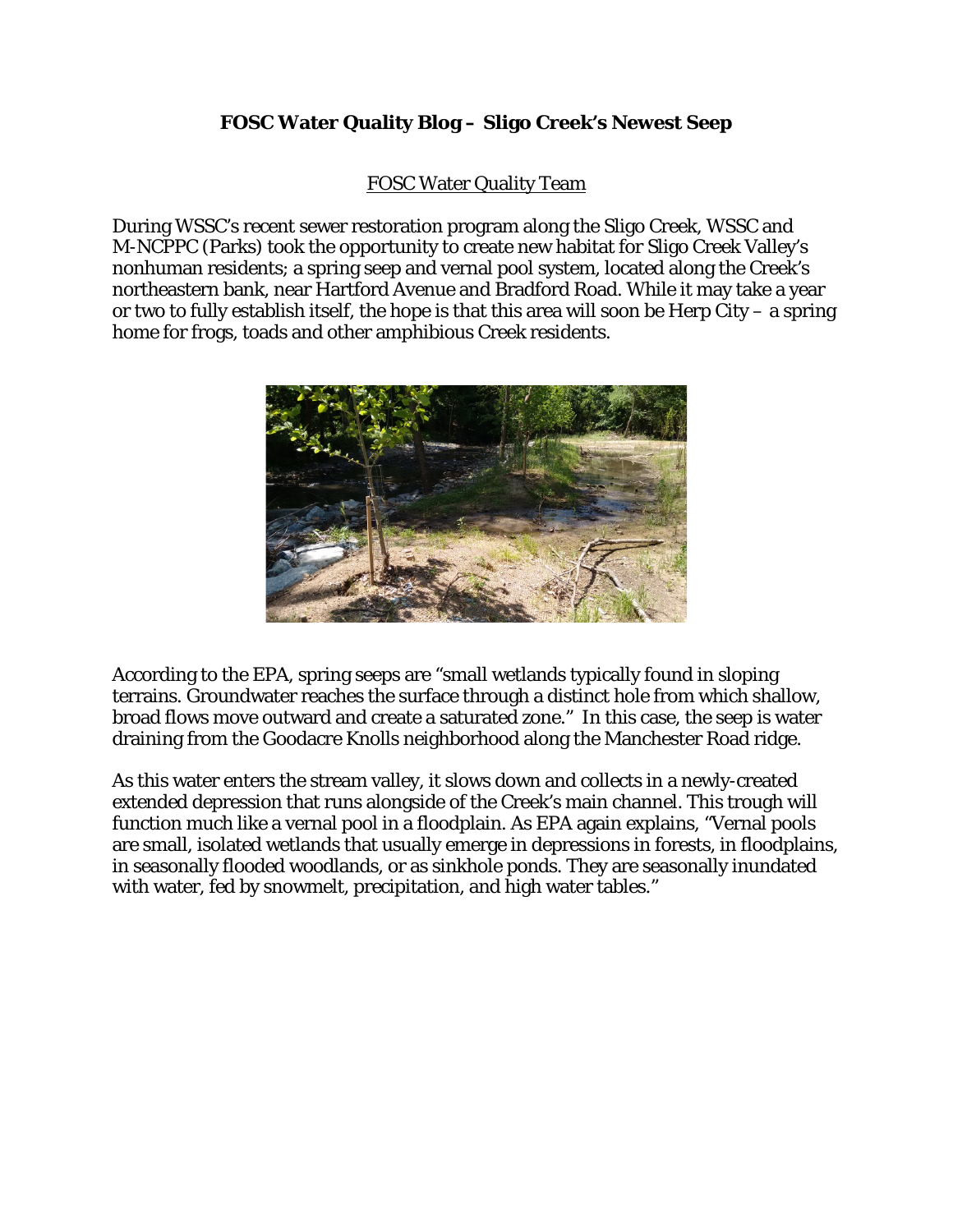

Water from vernal pools gradually infiltrates back into ground water and/or flows into surface waters over the course of days, weeks or months, cleaned and clarified after its sojourn in the pool. These vernal pools do not support fish, and so can be rich centers for amphibian, reptile, insect and invertebrate life….exactly the plan for this new Sligo Creek wetland.

Parks Aquatic Ecologist Matthew Harper says the hope is to see a fully-established seasonal wetland here in the next few years. Harper says that Parks has planted wetland trees and wetland-adapted vegetation to help jumpstart development of this new ecosystem. It has also worked with WSSC to re-establish flow to the tributary feeding the pool, daylighting its flow further upstream and extending the flow path. If this restoration activity is successful, Harper believes more invertebrates and frogs could appear as early as next spring, including bullfrogs, gray frogs and wood frogs.





Bullfrog (photo by John White) Wood Frog (photo by John White)

Some of have raised concerns that this new vernal pool could be a breeding ground for a variety of insects, including mosquitoes that could carry Zika virus and other diseases. According to Parks, however, "The species of mosquito (*Aedes albopictus* and *Aedes aegypti)* found in Montgomery County that the CDC recognizes as vectors of the Zika virus are considered container breeders. These species only breed in habitats that have small amounts of standing water….where potential predators would not be attracted…In a functioning wetland, we do not anticipate a significant increase in the number of mosquitoes, due to the predator-prey interactions at work within them." Parks will